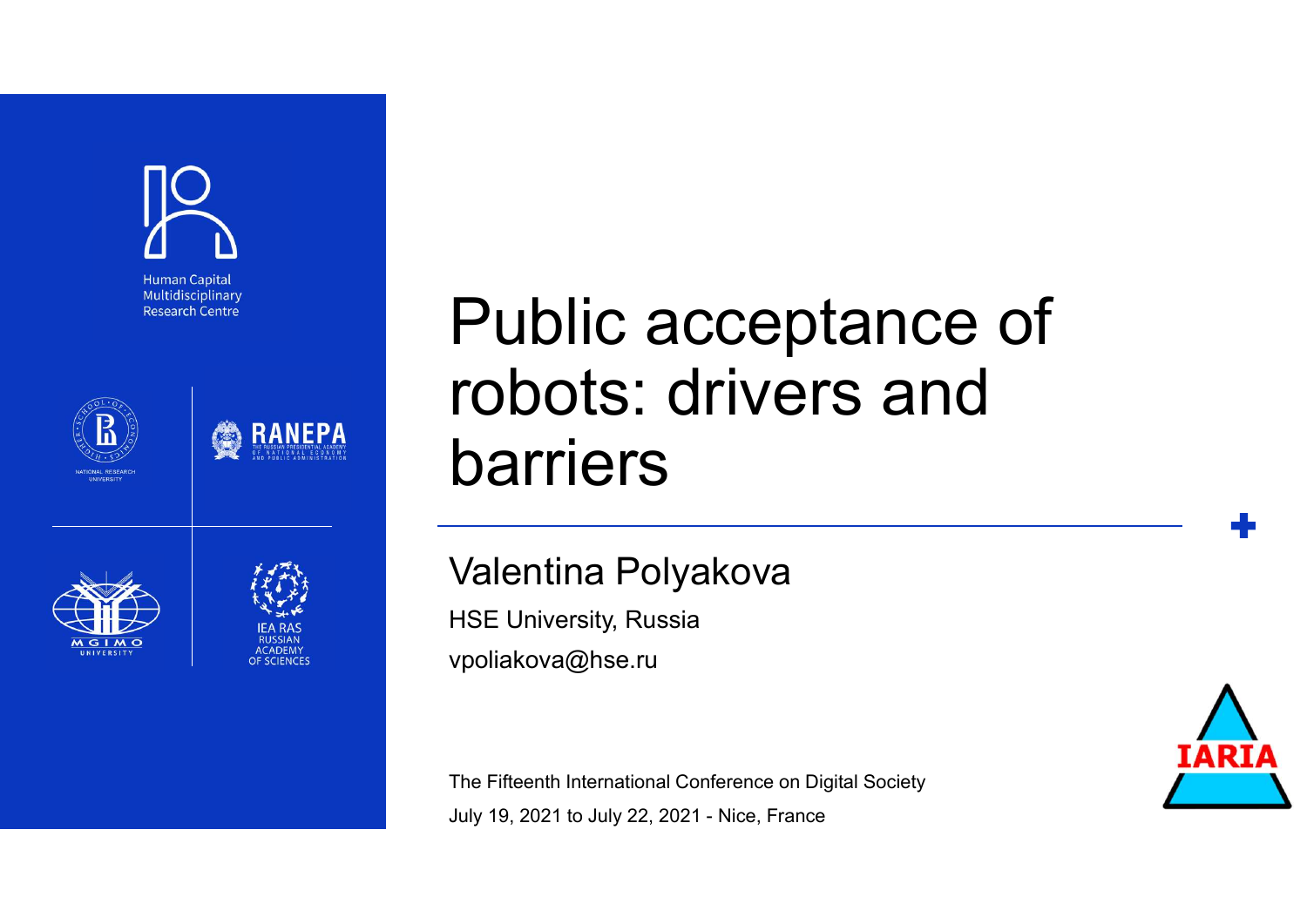### About the Author

About the Author<br>
Valentina is a researcher at the Institute for Statistical Studies and Economics of Knowledge, the<br>
Walentina is a researcher at the Institute for Statistical Studies and Economics of Knowledge, the<br>
Her

About the Author<br>Valentina is a researcher at the Institute for Statistical Studies and Economics of Knowledge,<br>HSE University –in Moscow, Russia.<br>Understanding of science and technology, social transformations behaviour o About the Author<br>Valentina is a researcher at the Institute for Statistical Studies and Economics of Knowledge, the<br>HSE University -in Moscow, Russia.<br>Her academic interests include sociological studies of innovation behav About the Author<br>Valentina is a researcher at the Institute for Statistical Studies and Econo<br>Valentina is a researcher at the Institute for Statistical Studies and Econo<br>HSE University -in Moscow, Russia.<br>Her academic int About the Author<br>
Valentina is a researcher at the Institute for Statistical Studies and Economics of Knowledge, the<br>
HSE University –in Moscow, Russia.<br>
Her academic interests include sociological studies of innovation be About the Author<br>
Valentina is a researcher at the Institute for Statistical Studies and Economics of Knowledge, the<br>
HSE University -in Moscow, Russia.<br>
Her academic interests include sociological studies of innovation be Valentina is a researcher at the Institute for Statistical Studies and Economics of Knowledge, the<br>HSE University –in Moscow, Russia.<br>Her academic interests include sociological studies of innovation behaviour of populatio HSE University –in Moscow, Russia.<br>HSE University –in Moscow, Russia.<br>Her academic interests include sociological studies of innovation behaviour of population, publi<br>understanding of science and technology, social transfo

https://www.hse.ru/en/monitoring/innpeople/ https://www.hse.ru/monitoring/innpeople/

- 
- 

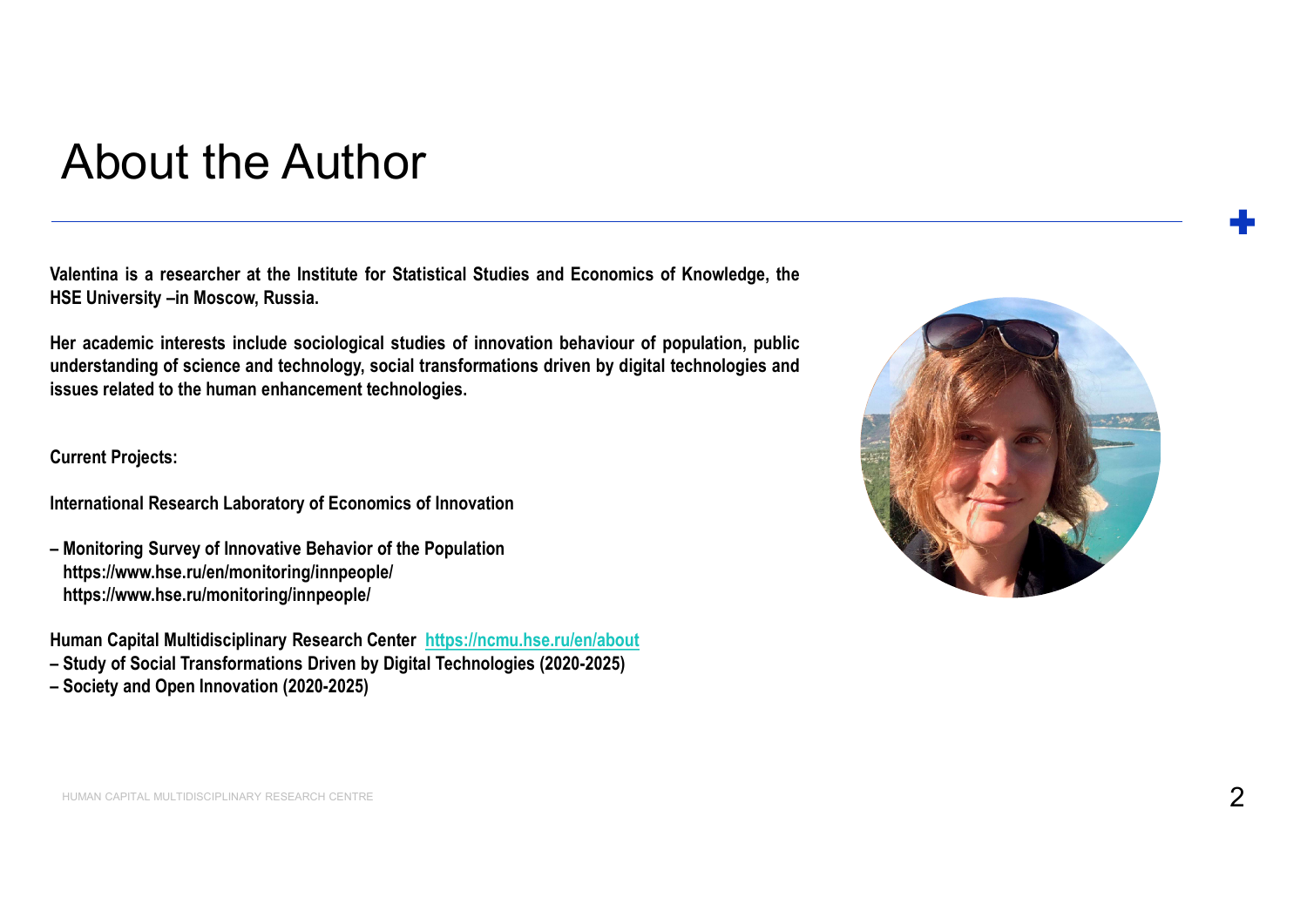## Problem Description

Society and Robots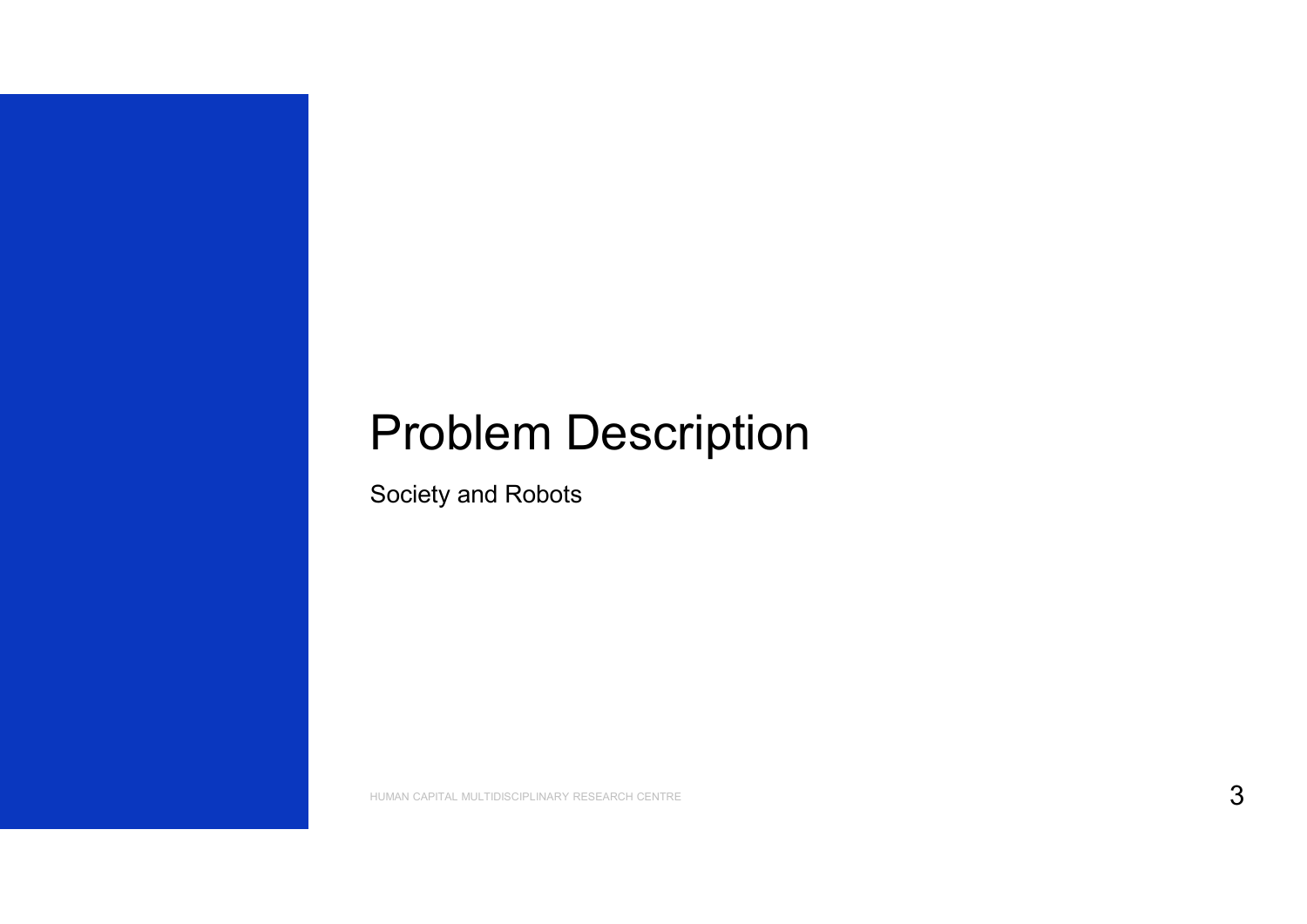## The global robot market is growing





### Factors linked to the development of robotisation

population.





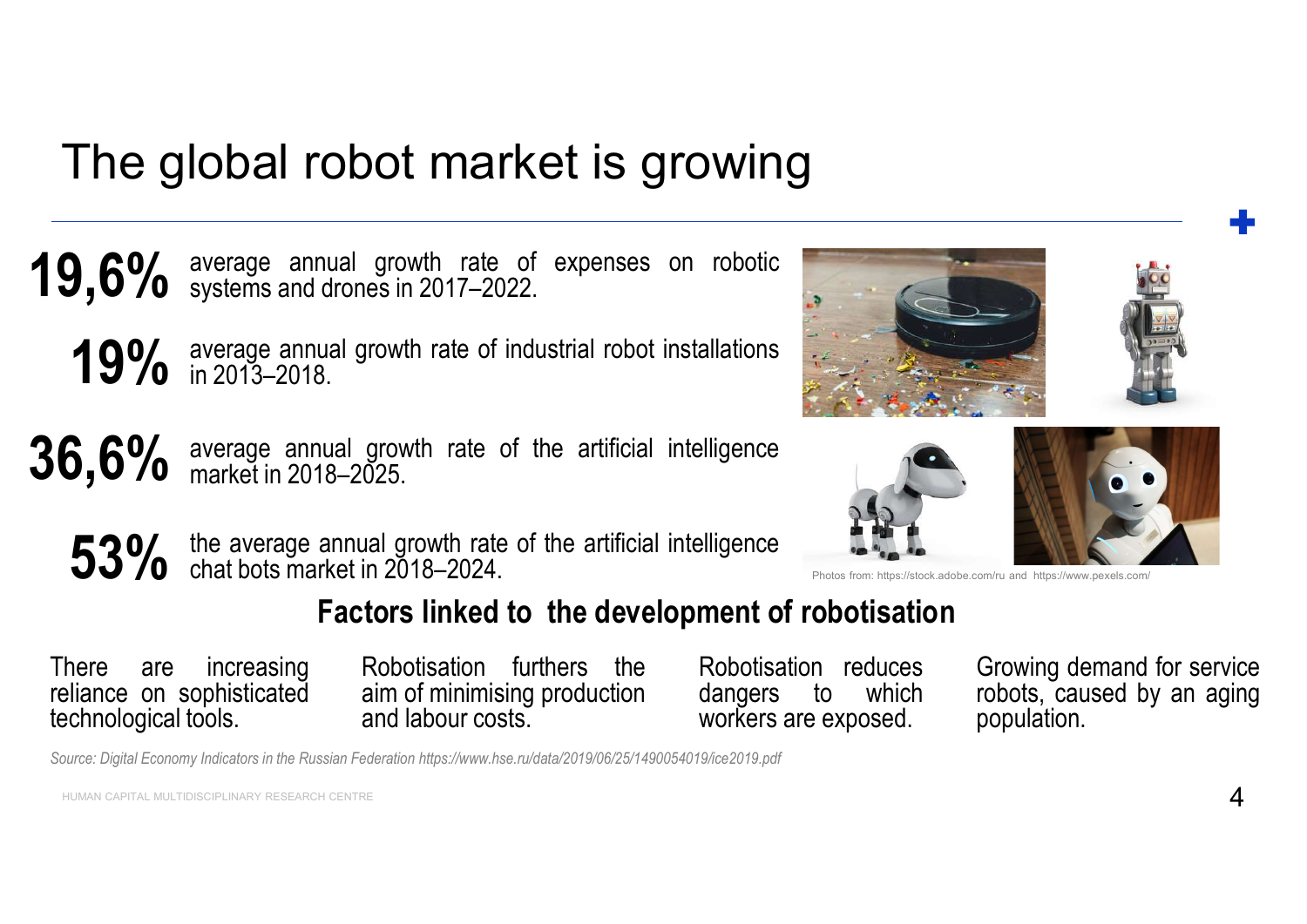# Ambivalence of social attitudes towards robots Ambivalence of social attitudes towards robots<br>The Frankenstein Syndrome, Frederic Kaplan (2004)<br>+

Robots and artificial intelligence are a good thing for society



Widespread use of robots may endanger human security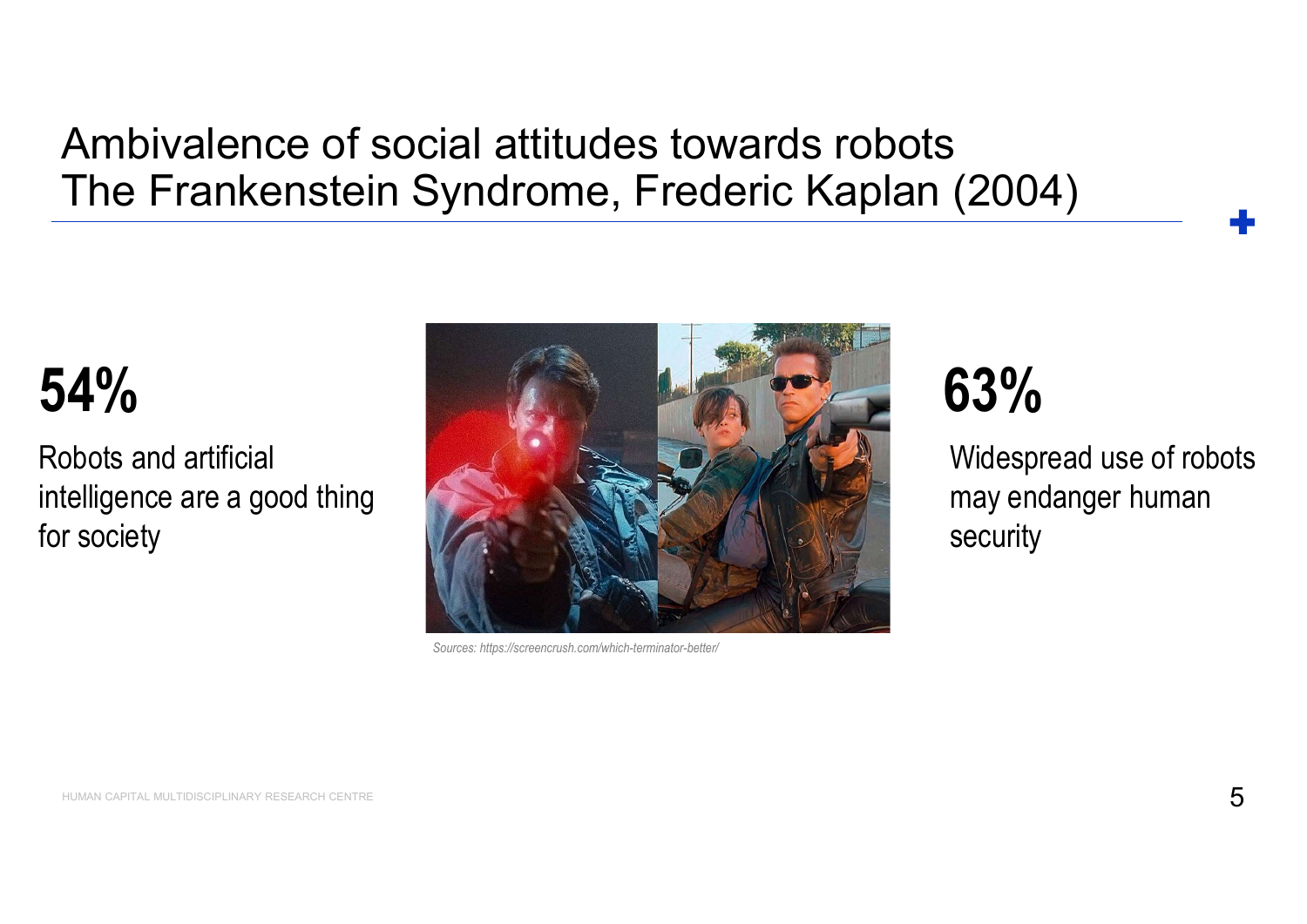The Problem of Human Likeness of Robots The Problem of Human Likeness of Robots<br>The Uncanny Valley, Masahiro Mori (1970)<br>A technological object that looks or acts almost<br>like a nerson repel the observer

A technological object that looks or acts almost like a person repel the observer.



Automation Magazine, vol. 19, no. 2, pp. 98-100, 2012.



Bill Stoneham, 1972. Hands Resist Him

HUMAN CAPITAL MULTIDISCIPLINARY RESEARCH CENTRE  $\mathsf{6}$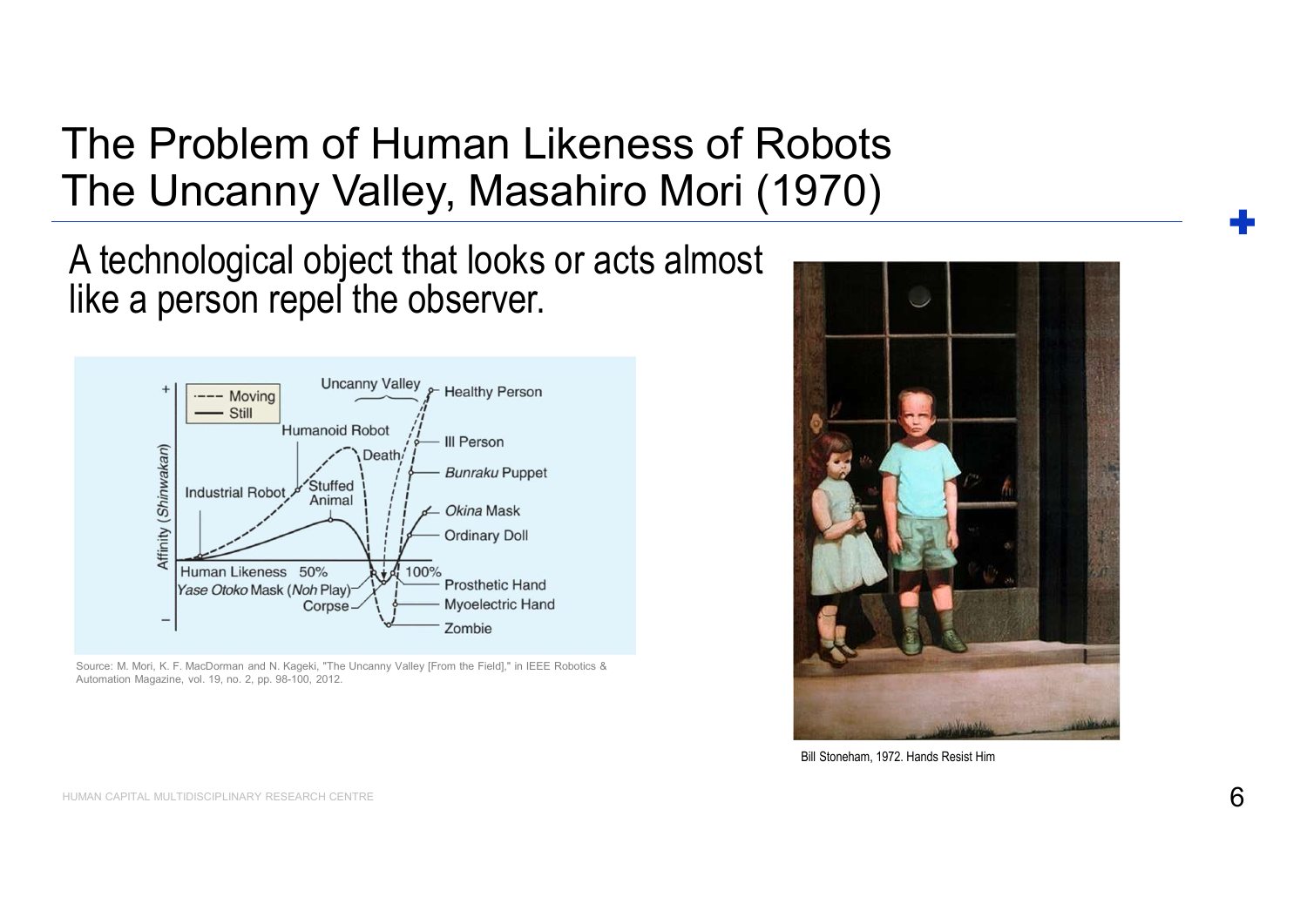# Technology as Actants or What's Hiding in the Black Box

Moral obligations

**Rituals** 

**Scripts** 

Social relations

Values

### **Controversies**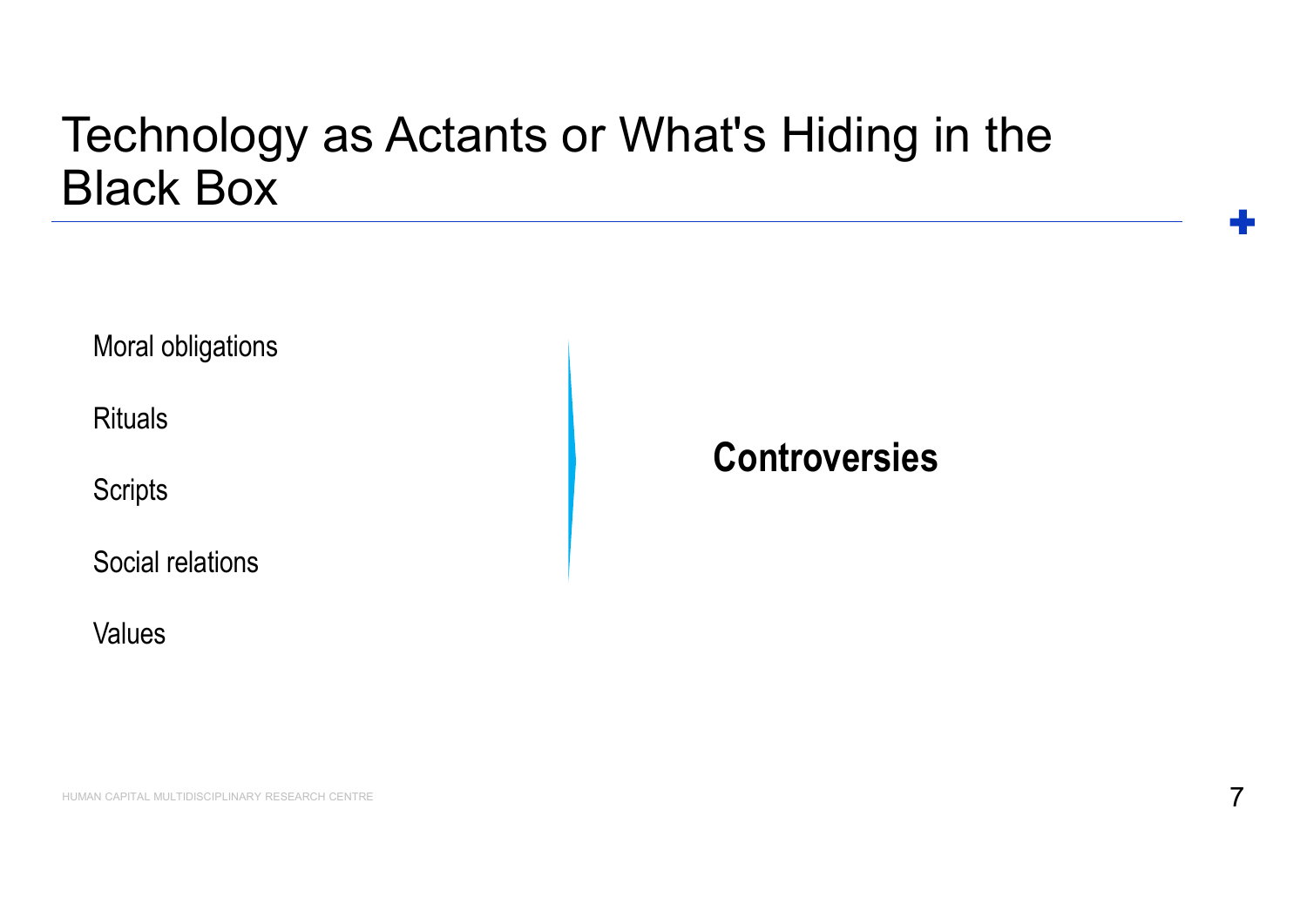### Research Question

Research Question<br>
How attitudes toward science and technology<br>
in general, social bonds and other individual<br>
socio-demographic characteristics influence Research Question<br>
How attitudes toward science and technology<br>
in general, social bonds and other individual<br>
socio-demographic characteristics influence<br>
on the public acceptance of robots? Nesearch Question<br>How attitudes toward science and technology<br>in general, social bonds and other individual<br>socio-demographic characteristics influence<br>on the public acceptance of robots?

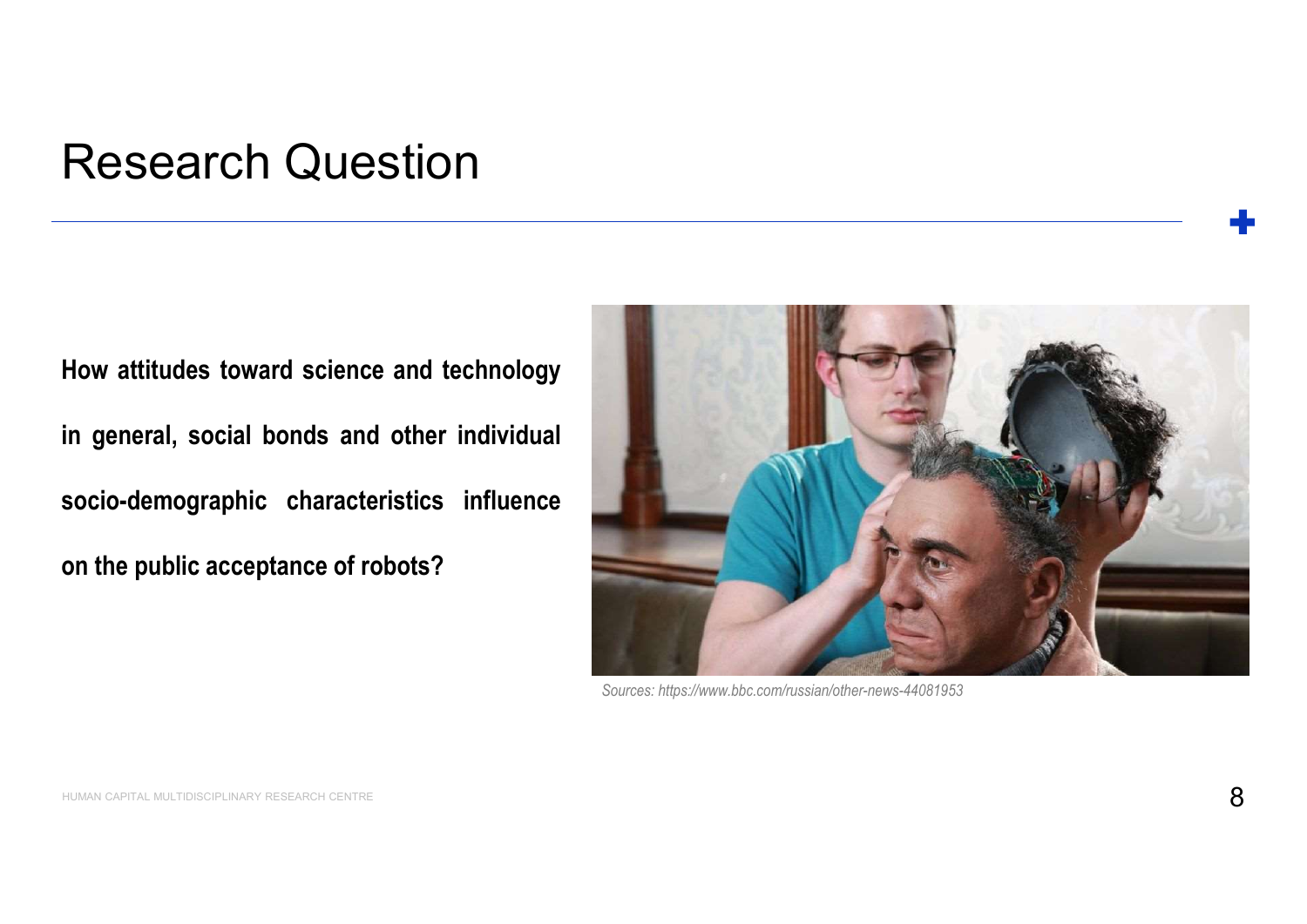## Methodology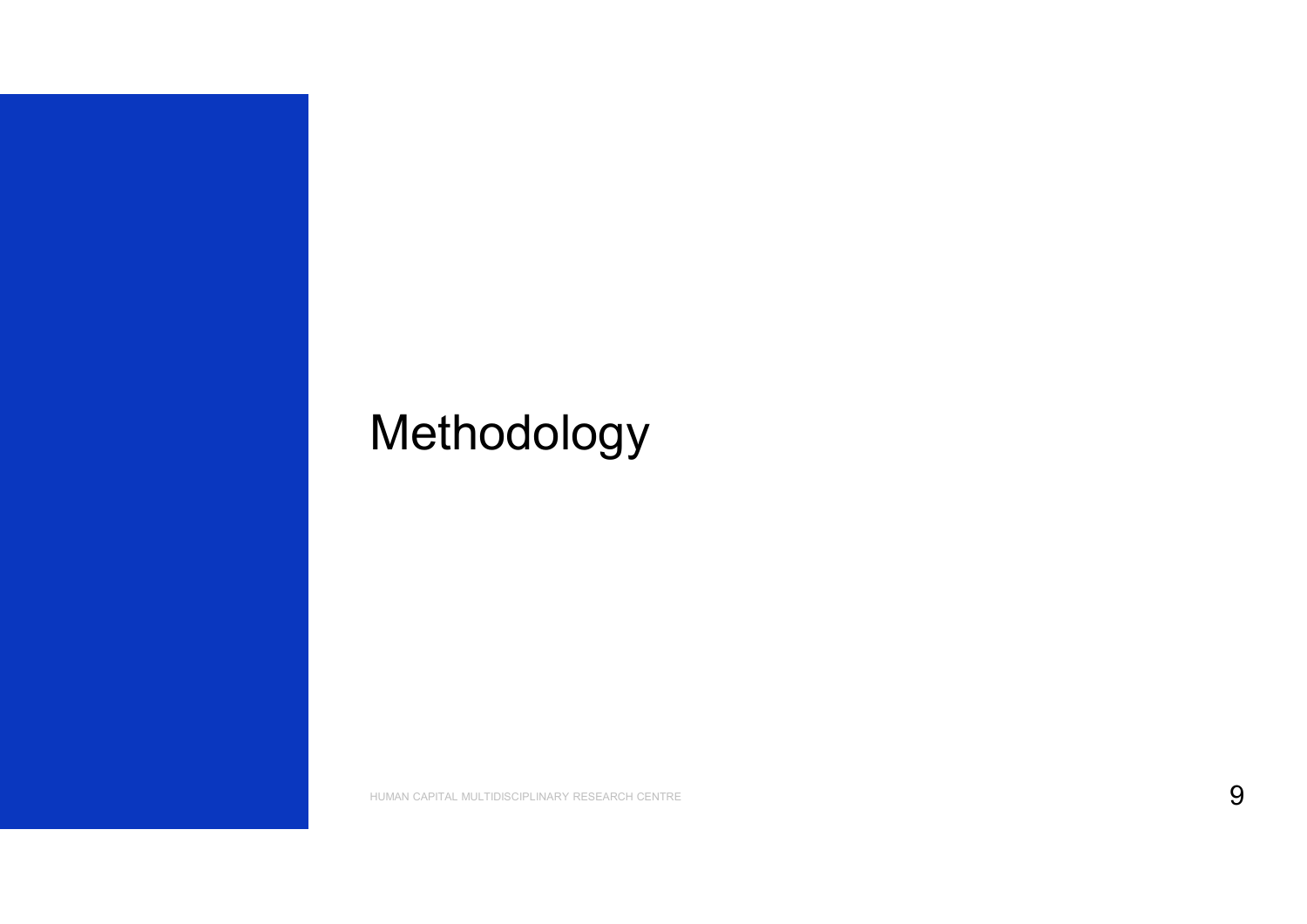### Empirical Base and Methods

Empirical Base and Methods<br>The module of questions was integrated in the questionnaire the 27th of The Russian Longitudinal Monitoring Survey (a series of nationally representative<br>surveys designed to monitor the effects o Empirical Base and Methods<br>The module of questions was integrated in the questionnaire the 27th of The Russian Longitudinal Monitoring Survey (a series of nationally representative<br>surveys designed to monitor the effects o information: https://www.hse.ru/en/rlms/ **Empirical Base and Methods**<br>The module of questions was integrated in the questionnaire the 27th of The Russian Losurveys designed to monitor the effects of Russian reforms on the health and economic we<br>information: https **Empirical Base and Methods**<br>The module of questions was integrated in the questionnaire the 27th of The Russian Longitudinal Monisurveys designed to monitor the effects of Russian reforms on the health and economic welfar Empirical Base and Methods<br>The module of questions was integrated in the questionnaire the 27th of The Russian Longitudinal Monitori<br>surveys designed to monitor the effects of Russian reforms on the health and economic wel Empirical Base and Methods<br>The module of questions was integrated in the questionnaire the 27th of The Russian Longitudinal Monitoring Survey (a series of nationally representative<br>surveys designed to months the reflects o Empirical Base and Methods<br>The module of questions was integrated in the questionnaire the 27th of The Russian Longitudinal Monitoring St<br>surveys designed to monitor the effects of Russian reforms on the health and economi The module of questions was integrated in the questionnaire the 27th of The Russian Longitudinal Monitoring Survey (a series of nationally representative analysing education into the delets of Russian reforms on the health Empirical Base and Methods<br>The module of questions was integrated in the questionnaire the 27th of The Russian Longitudinal Monitoring Survey (a series of nationally representative<br>surveys designed to monitor the effects o **Empirical Base and Methods**<br>The module of questions was integrated in the questionnaire the 27th of The Russian Longitudinal Monitoring Survey<br>surveys designed to monitor the effects of Russian reforms on the health and e 1. The module of questions was integrated in the questionnaire the 27th of The Russian Long<br>surveys designed to monitor the effects of Russian reforms on the health and economic welfa<br>information. https://www.hse.ru/en/rin The module of questions was integrated in the questionnaire the 27th of The Rus<br>surveys designed to monitor the effects of Russian reforms on the health and economic integral information: https://www.hse.ru/en/rims/<br>Method The module of questions was integrated in the questionnaire the 27th of The Russian<br>surveys designed to monitor the effects of Russian reforms on the health and economic<br>information: https://www.hse.ru/en/rlms/<br>Method: fac

information: https://www.hse.ru/en/rlms/<br>
Method: face-to-face interviews.<br>
Fieldwork: December 2018 – January 2019.<br>
General sample: 7584 respondents aged 18-65.<br>
Step 1. The comparison of the public acceptance of robots Method: face-to-face interviews.<br>Fieldwork: December 2018 – January 2019.<br>General sample: 7584 respondents aged 18-65.<br>Step 1. The comparison of the public acceptance of robots in different roles. Situati<br>strength of influ

- 
- 
- 
- 
-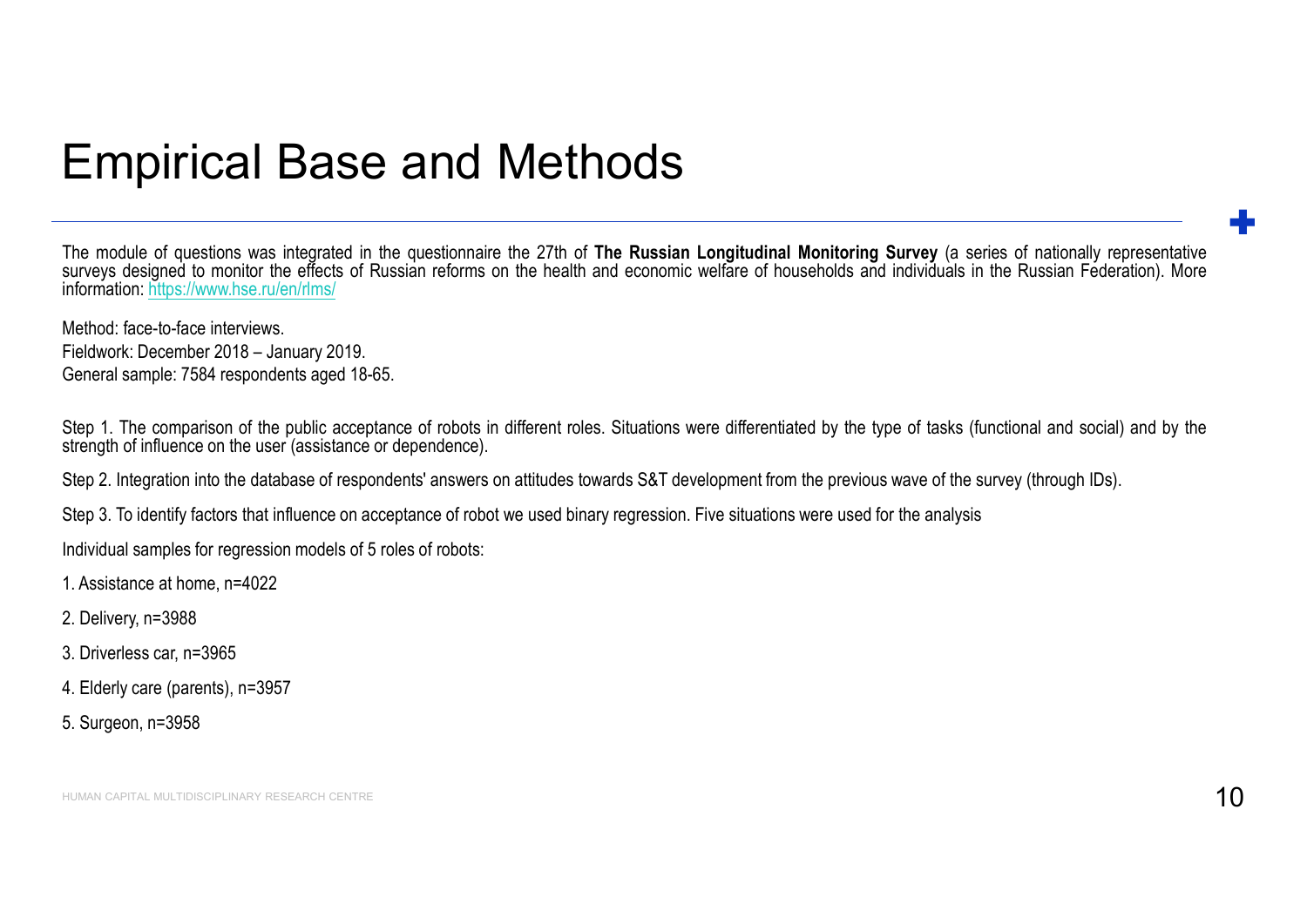## Groups of Factors Included in Regression

The model of this study is based on the conception of public acceptance of technologies, that is defined as the readiness to use a technology to solve tasks assigned to it.

Socio-demographics

Well-being

**Digitalisation** 

Health

Public Acceptance of Robots Socio-demographics Innovativeness<br>
Digitalisation<br>
Public Acceptance of Robots Attitudes to S&T<br>
Attitudes to robots<br>
Loneliness Family ties

Attitudes to S&T

Social trust

Attitudes to robots

Innovativeness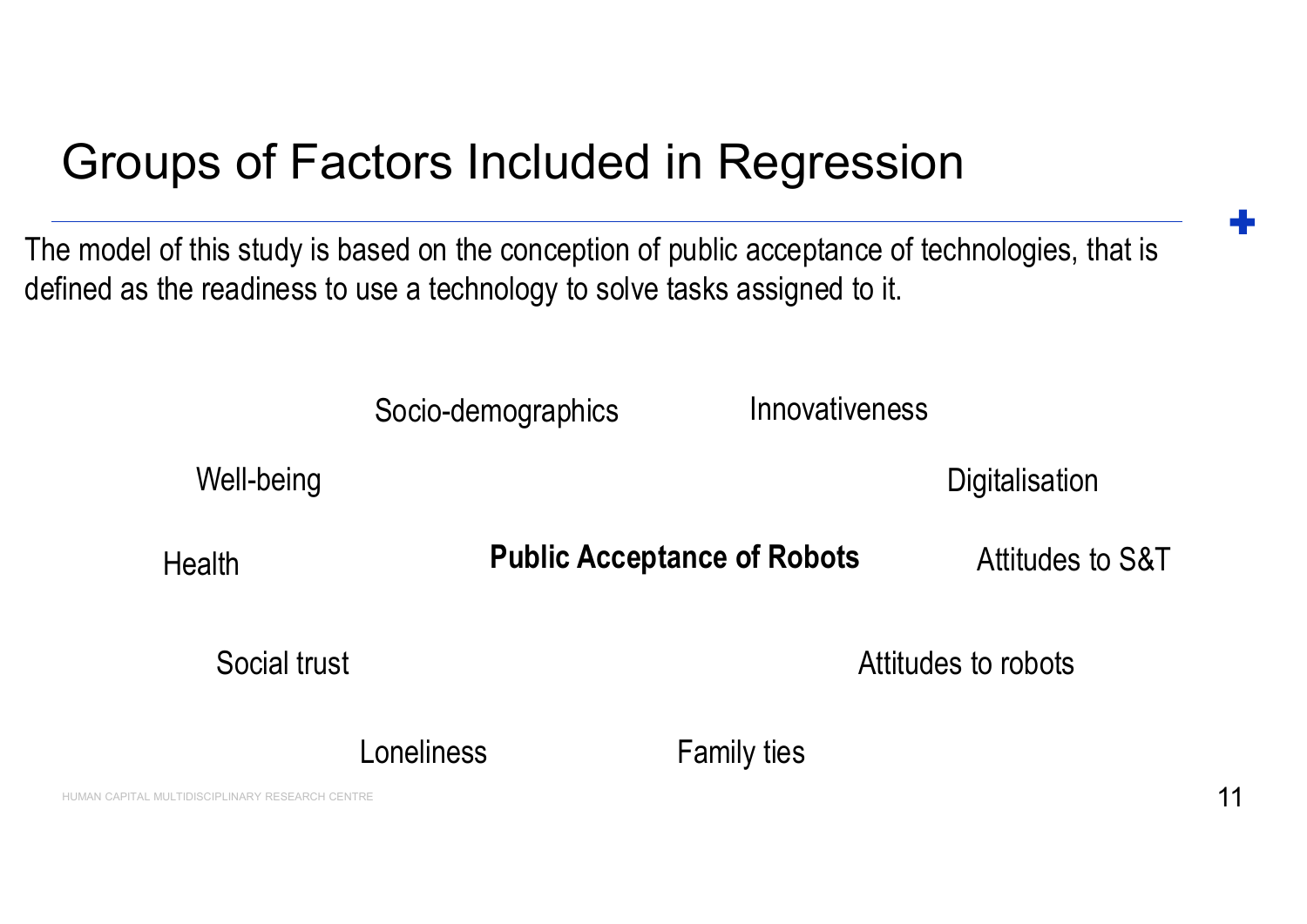### **Results**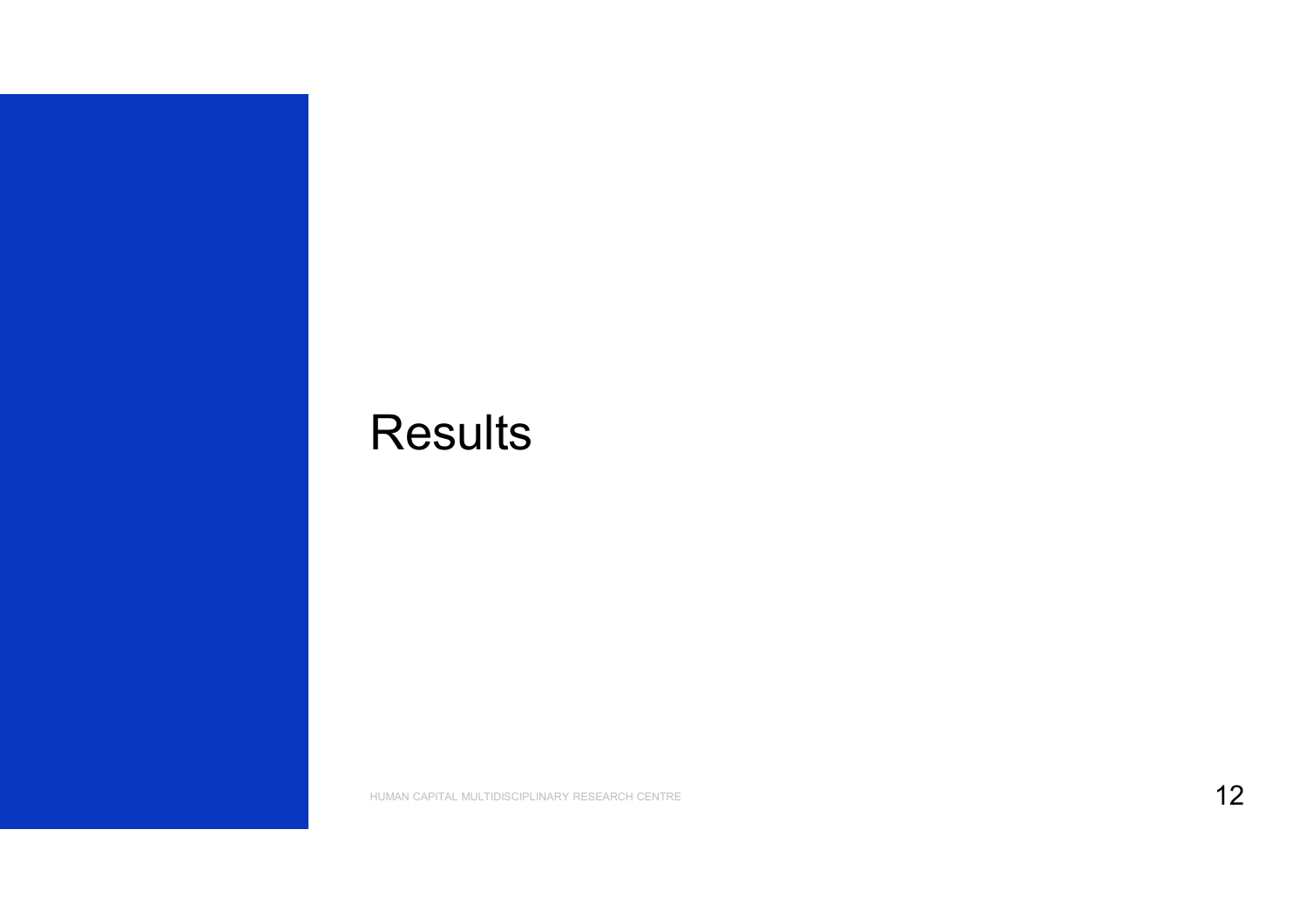## Public Acceptance of Robots olic Acceptance of Robots<br>
The most accepted Mixed attitude – soci<br>
— technical roles<br>
— 1.10 / Vice Acceptance of Robots<br>
— The most accepted Mixed attitude – socia<br>
— technical roles roles/decision-making<br>
— Acsistance at home **44%** Assistance at work

The share of respondents, who feel comfortable about these situations.<br>
The share of respondents, who feel comfortable about these situations.<br>
The share of respondents, who feel comfortable about these situations.<br>
The sh - technical roles<br>
66% Assistance at home<br>
62% Delivery (drones)<br>
53% Legal advice<br>
\*\* Situations were personalized.<br>
\*\* Situations were personalized. 66% Assistance at home 44% Ass 62% Delivery (drones) 3 53% Legal advice 35%

 $44\%$  Assistance at work 21% D

- 38% Companion for conversation
- $35\%$  Decision-making on 14 granting a credit

of Robots<br>
Mixed attitude – social<br>
The least accepted roles<br>
roles/decision-making<br>
C 10 ( roles/decision-making The least accepted roles<br>— out of personal control The least accepted roles<br>– out of personal control<br>(2) Driverless car

21% Driverless car Driverless car Robots<br>
ed attitude – social<br>
S/decision-making<br>
Assistance at work<br>
Companion for<br>
Companion for **21%** Driverless car<br>
Companion for **19%** Care of your elderly pronous<br>
Decision-making on **14%** Performing a medical<br>
Decis

- 19% Care of your elderly parent Care of your elderly parents
- **14%** Performing a medical<br>**14%** operation on you operation on you
- 10% Care of your children<br>10% at kindergarten at kindergarten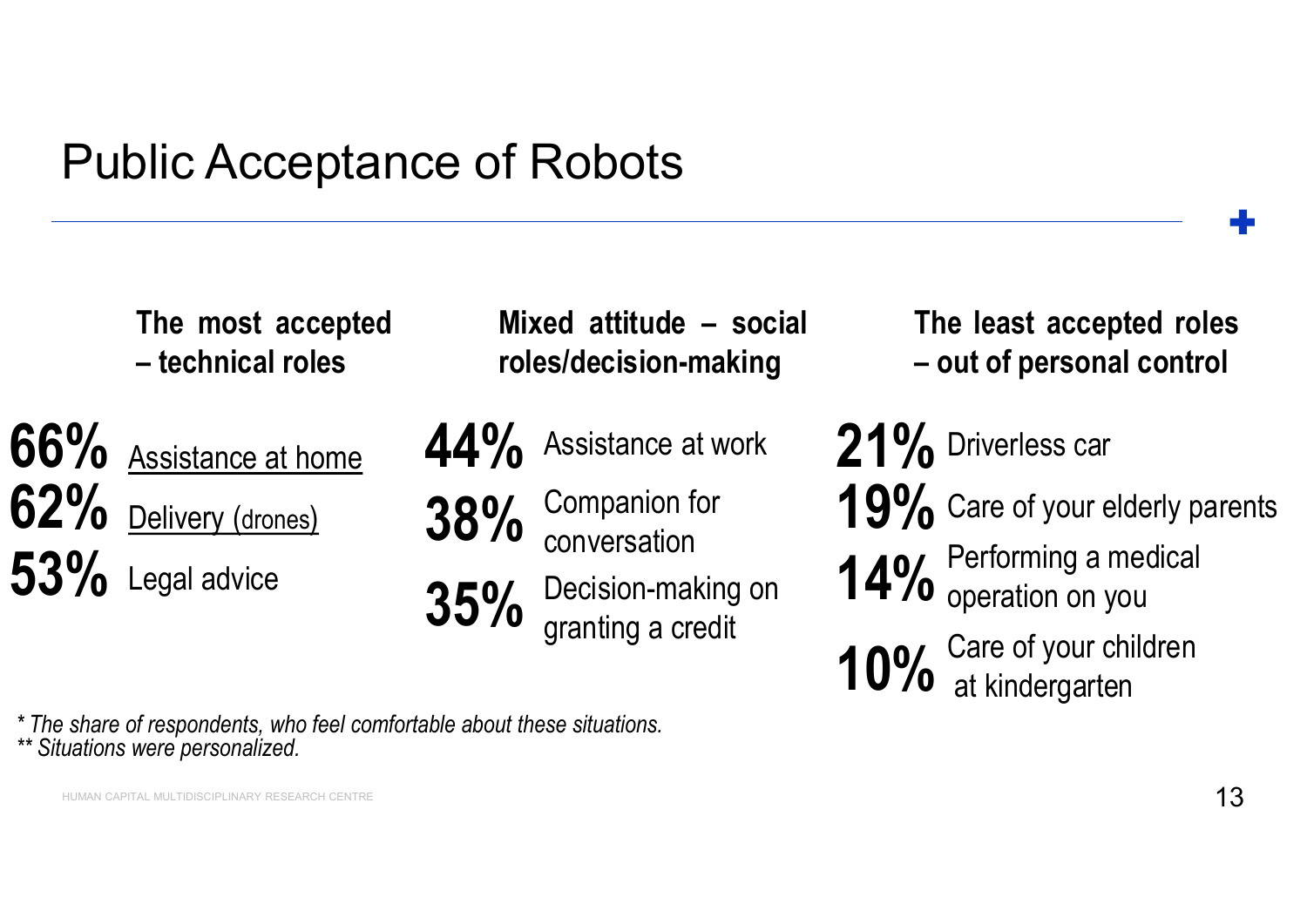### Regression Coefficients Part 1. Socio-demographics and Well-being

| Regression Coefficients Part 1.<br>Socio-demographics and Well-being |                         |                             |                        |                         |                 |  |  |  |  |  |  |  |  |  |
|----------------------------------------------------------------------|-------------------------|-----------------------------|------------------------|-------------------------|-----------------|--|--|--|--|--|--|--|--|--|
|                                                                      |                         |                             |                        |                         |                 |  |  |  |  |  |  |  |  |  |
|                                                                      |                         |                             |                        |                         |                 |  |  |  |  |  |  |  |  |  |
|                                                                      |                         |                             |                        |                         |                 |  |  |  |  |  |  |  |  |  |
|                                                                      |                         |                             |                        |                         |                 |  |  |  |  |  |  |  |  |  |
|                                                                      |                         |                             |                        |                         |                 |  |  |  |  |  |  |  |  |  |
|                                                                      |                         |                             |                        |                         |                 |  |  |  |  |  |  |  |  |  |
|                                                                      | Assistance<br>home, (B) | at<br>$ 2.$ Delivery, $(B)$ | 3. Driverless car, (B) | Elderly care, (B)<br>14 | 5. Surgeon, (B) |  |  |  |  |  |  |  |  |  |
| Constant                                                             | ,395                    | ,647                        | $-2,378***$            | $-1,544**$              | $-1,372**$      |  |  |  |  |  |  |  |  |  |
| Gender (1 = Female)                                                  | $-.200*$                | $-349***$                   | 066,                   | $-0.165**$              | $-182$          |  |  |  |  |  |  |  |  |  |
| Age                                                                  | ,001                    | $-0.007$                    | $.010*$                | -.002                   | $-0.007$        |  |  |  |  |  |  |  |  |  |
| Type of town (Moscow and St. Petersburg)                             |                         |                             |                        |                         |                 |  |  |  |  |  |  |  |  |  |
| Large city (over 500 thousand.)                                      | ,455*                   | ,253                        | .145                   | ,112                    | $.521**$        |  |  |  |  |  |  |  |  |  |
| City (from 100 to 500 thousand.)                                     | $-0.116$                | ,235                        | ,207                   | $-217$                  | ,383*           |  |  |  |  |  |  |  |  |  |
| Small town (up to 100 thousand people)                               | $-0.685***$             | $-0.557**$                  | -,219                  | $-.370*$                | $-0.421*$       |  |  |  |  |  |  |  |  |  |
| Urban and rural areas                                                | $-0.551**$              | $-0.502**$                  | ,224                   | -,308                   | $-0.358*$       |  |  |  |  |  |  |  |  |  |
| Self placement on 9-point ladder of wealth                           | $-.083*$                | $-102**$                    | $,144***$              | -,053                   | $-0.096*$       |  |  |  |  |  |  |  |  |  |
| Self placement on 9-point ladder of power                            | ,045                    | $,063*$                     | ,094**                 | ,085*                   | ,155***         |  |  |  |  |  |  |  |  |  |
| Health estimation (r.g. - good or very good)                         |                         |                             |                        |                         |                 |  |  |  |  |  |  |  |  |  |
|                                                                      | ,138                    | $,220*$                     | ,028                   | ,003                    | $-0.097$        |  |  |  |  |  |  |  |  |  |
| Moderate health (not good, but not bad either)                       |                         |                             | ,295                   | ,107                    | ,017            |  |  |  |  |  |  |  |  |  |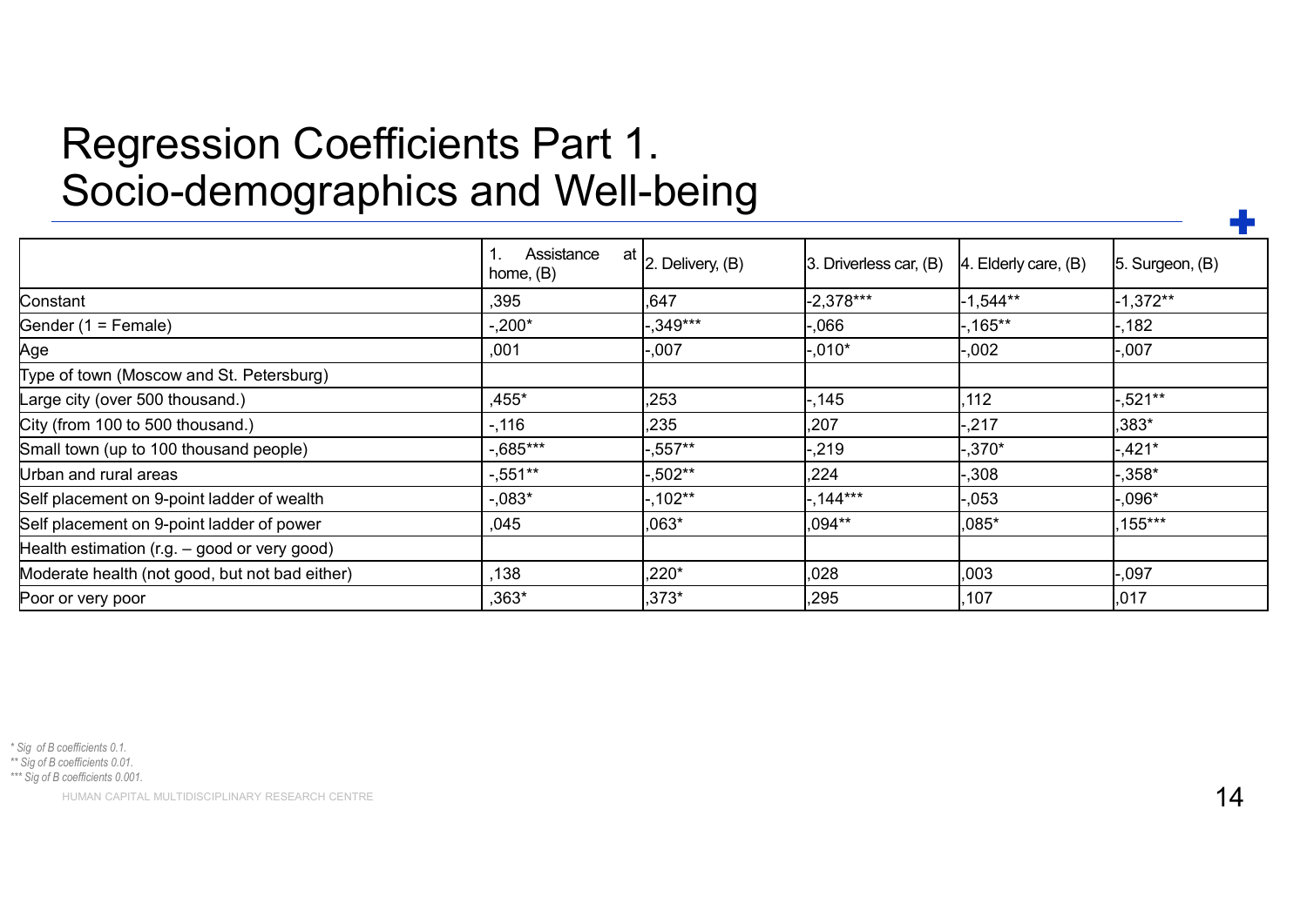### Regression Coefficients Part 2. Social Ties and Religion

| <b>Social Ties and Religion</b>                        |            |                                                         |                   |                 |            |
|--------------------------------------------------------|------------|---------------------------------------------------------|-------------------|-----------------|------------|
|                                                        |            |                                                         |                   |                 |            |
|                                                        |            |                                                         |                   |                 |            |
|                                                        | 1.<br>home | $\overline{\mathsf{Assistance}}$ at $\vert$ 2. Delivery | 3. Driverless car | 4. Elderly care | 5. Surgeon |
| Trust (r.g. $-$ careful in your relations with people) |            |                                                         |                   |                 |            |
| It depends on person and situation                     | ,388***    | $.249**$                                                | .158              | $-272**$        | $.249*$    |
|                                                        |            |                                                         |                   |                 |            |
| Trust most people                                      | $-.442***$ | $.245*$                                                 | $-103$            | ,130            | ,261       |
| Frequency of feeling lonely (r.g. - almost never)      |            |                                                         |                   |                 |            |
| Rarely                                                 | $,185*$    | $.177*$                                                 | .169              | ,138            | $-052$     |
| Often or almost always                                 | ,051       | $,286*$                                                 | $-149$            | ,275            | $.589**$   |
| Household size                                         | 1,008      | .001                                                    | ,015              | $.105***$       | $-.070*$   |
| Support for parents                                    |            |                                                         |                   | $-290*$         |            |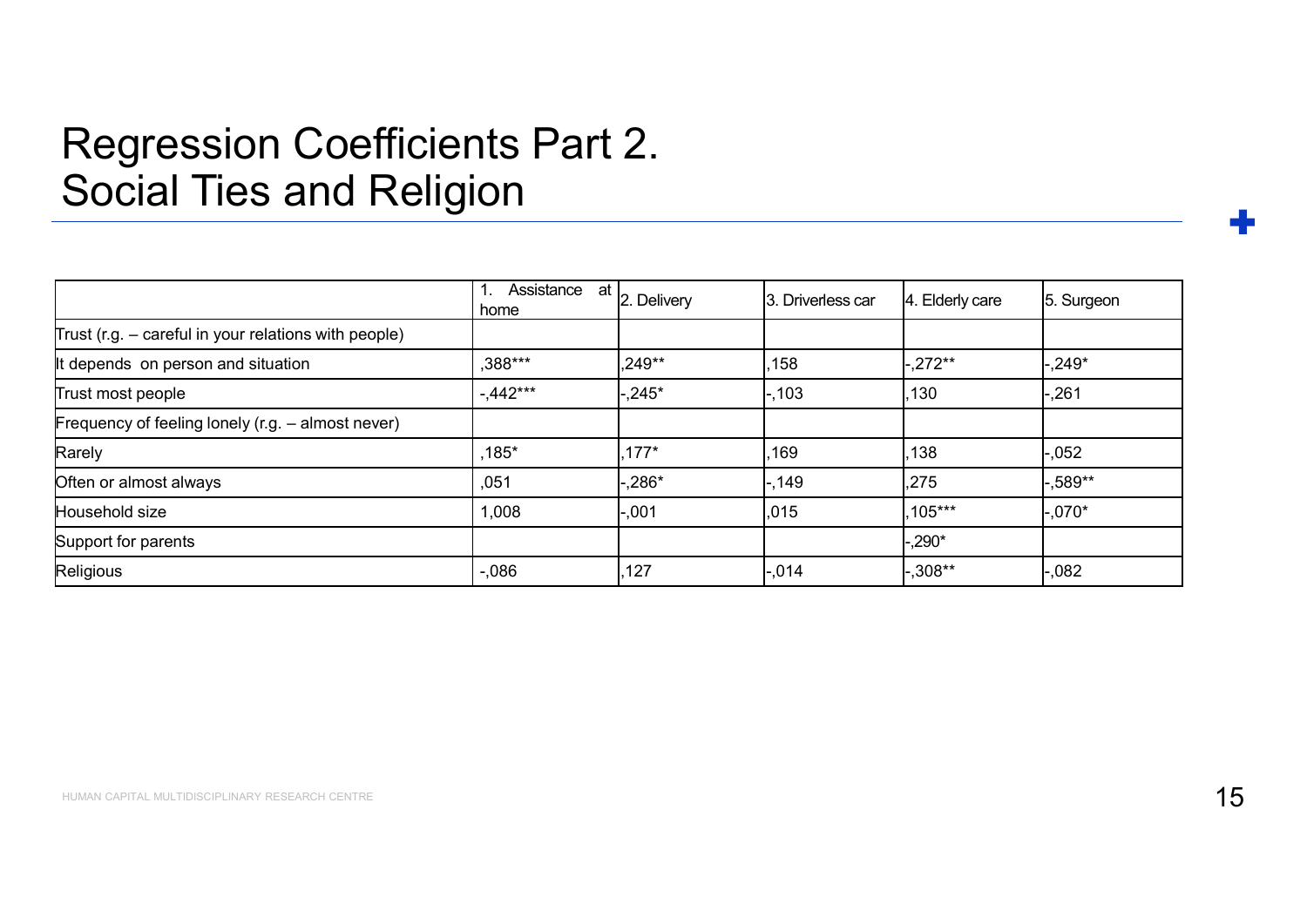### Regression Coefficients Part 3. Innovativeness and S&T attitudes

| Innovativeness and S&T attitudes                                                              |             |                   |                   |                 |            |
|-----------------------------------------------------------------------------------------------|-------------|-------------------|-------------------|-----------------|------------|
|                                                                                               |             |                   |                   |                 |            |
|                                                                                               |             |                   |                   |                 |            |
|                                                                                               | Assistance  | at<br>2. Delivery | 3. Driverless car | 4. Elderly care | 5. Surgeon |
|                                                                                               | home        |                   |                   |                 |            |
| Digital skills                                                                                | .099***     | ,094***           | $,033**$          | ,011            | $.046**$   |
| Innovativeness                                                                                | ,278        | ,175              | ,281              | ,232            | $,361*$    |
| Technical innovation consumption (r.g. $-$ rational consumption)                              |             |                   |                   |                 |            |
| Early majority (buy the first or when some acquaintances have<br>hew products)                | ,208        | ,130              | ,212              | ,319*           | 187        |
| Late majority                                                                                 | ,080        | $-0.032$          | ,151              | ,371**          | ,040       |
| Almost not buy                                                                                | $-.172*$    | $-181*$           | ,135              | 123             | ,100       |
| Science Engagement Index (0 - not engaged, 10 - strongly                                      | $.075***$   | $065*$            | .097***           | $.134***$       | .102**     |
| engaged)<br>Awareness of what is happening in the world of S&T                                | $-0.547***$ | $-0.698***$       | $.300**$          | $.347***$       | $-314**$   |
| Attitudes to S&T (1 = agree)                                                                  |             |                   |                   |                 |            |
| Today people give too much believe in S&T and think little of<br>spiritual life               | $-.240*$    | $-253*$           | ,070              | 179             | $-150$     |
| S&T change our life too fast                                                                  | $-0.107$    | $-0.19$           | $-119$            | $-0.300*$       | $.469**$   |
| The practical application of S&T may violate individual, political,<br>and other human rights | $-233*$     | $-193*$           | ,174              | -,073           | ,197       |
| S&T achievements can be used by offender                                                      | ,284*       | ,162              | $-0.089$          | ,053            | ,095       |
| Attitudes to robots $(1 =$ agree)                                                             |             |                   |                   |                 |            |
| Robots are a good thing for society                                                           | $.954***$   | $,813***$         | $.891***$         | $.733***$       | $.730***$  |
| Soon robots will replace people in most jobs                                                  | $,235***$   | $,206*$           | $,444***$         | $,373***$       | $,384***$  |
| Widespread use of robots may endanger human security                                          | $-428***$   | $.565***$         | $.336***$         | $-434***$       | $.409***$  |
|                                                                                               | 74.9%       | 72.6%             | 77.5%             | 78.9%           | 85.4%      |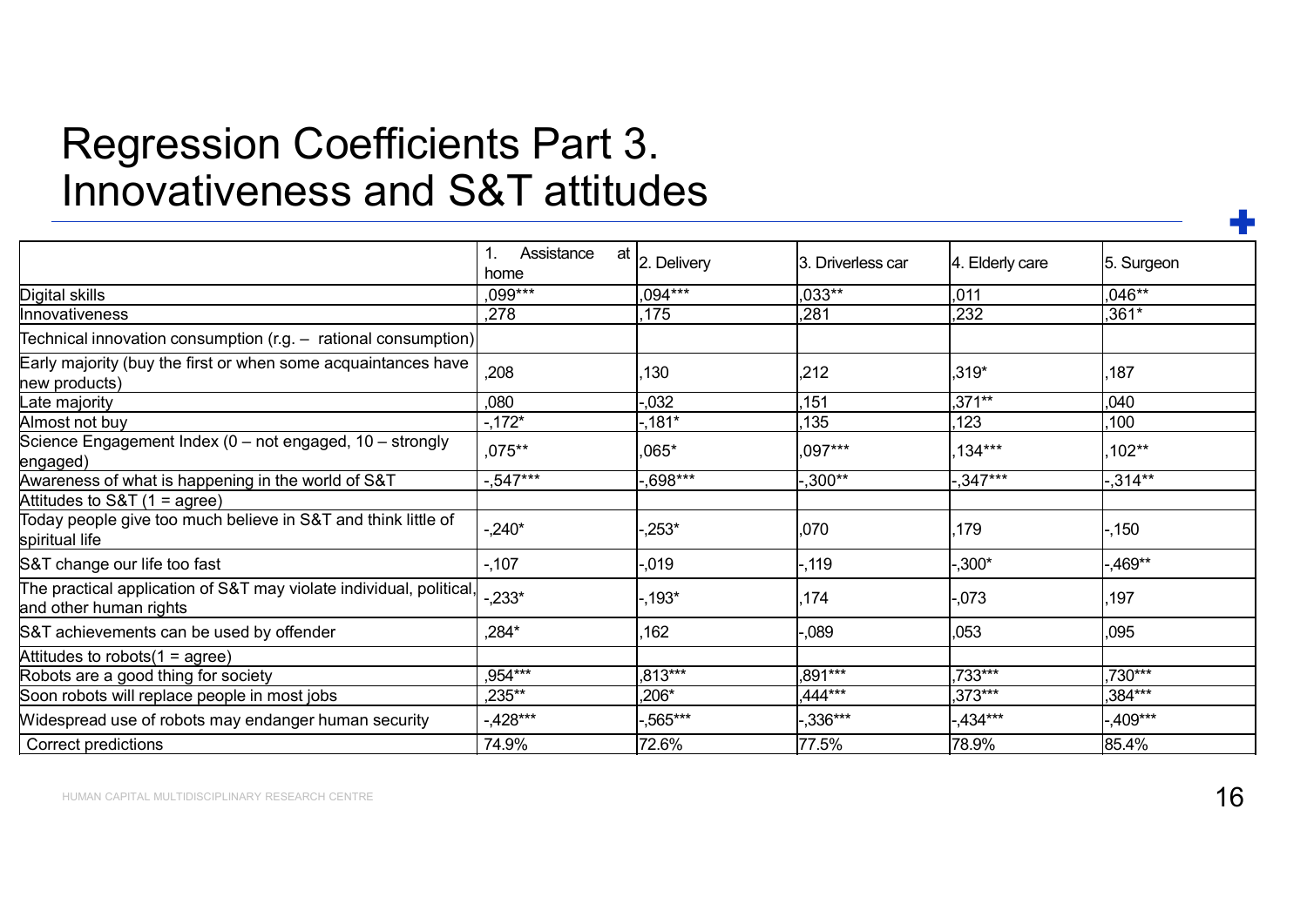## Main findings

- Main findings<br>
FENERAL FACTORS<br>
> GENERAL FACTORS<br>
(digital adoption), engagement with science, positive attitudes to robots and belief in the robotisation of human labor.<br>
Seneral draption), engagement with science awaren Main findings<br>
GENERAL FACTORS<br>
General drivers of public acceptance of robots are confidence in one's own power and ability to influence the state of affairs, digital skills (as an indicator of<br>
General darriers are scien Main findings<br>
GENERAL FACTORS<br>
> General drivers of public acceptance of robots are confidence in one's own power and ability to influence the state of affairs, digital skills (as an indicator<br>  $\triangleright$  General barriers are Main findings<br>
GENERAL FACTORS<br>
GENERAL FACTORS<br>
General drivers of public acceptance of robots are confidence in one's own<br>
digital adoption), engagement with science, positive attitudes to robots and b<br>
General barriers **Main findings**<br> **CENERAL FACTORS**<br> **GENERAL FACTORS**<br> **GENERAL FACTORS**<br> **GENERAL FACTORS**<br> **GENERAL FACTORS**<br> **GENERAL BECIFIC FACTORS**<br> **SITUATION-SPECIFIC FACTORS**<br>
Robots for assistance at home and delivery<br>
Privers: Main findings<br>
≻ General drivers of public acceptance of robots are confidence in one's own power and ability to influence the state of affairs, digital skills (as an indicator of<br>
⇒ General trivers of public acceptance o **Main findings**<br> **GENERAL FACTORS**<br> **GENERAL FACTORS**<br> **GENERAL FACTORS**<br> **General drivers** of public acceptance of robots are confidence in one's ow<br> **General barriers** are science awareness and expectation of a threat fr Main findings<br>
Seneral drivers of public acceptance of robots are confidence in one's own power and ability to influence the state of affairs, digital skills (as an indicator of<br>
biglial adoption, engagement with science, **Main findings**<br> **CENERAL FACTORS**<br> **CENERAL FACTORS**<br> **CENERAL FACTORS**<br> **CENERAL FACTORS**<br> **CENERAL FACTORS**<br> **CENERAL DEFECTION**<br> **CENERAL DEFECTIONS**<br> **CENERAL DEFECTIONS**<br> **ROBOTS FOR ACTORS**<br> **ROBOTS for assistance a Main findings**<br> **ENERAL FACTORS**<br> **ENERAL FACTORS**<br> **EGNERAL FACTORS**<br> **EGNERAL FACTORS**<br> **EGNERAL FACTORS**<br> **EGNERAL DOM** care science awareness and expectation of a threat from robots (le<br> **SITUATION-SPECIFIC FACTORS**<br> Drivers: disposition to follow consumer trends. GENERAL FACTORS<br>
→ General drivers of public acceptance of robots are confidence in one's own power and ability to influence the state of affairs, digital skills (as an indicator of<br>
⇒ General arriers are science awarenes **GENERAL FACTORS**<br> **GENERAL FACTORS**<br> **GENERAL FACTORS**<br> **General drivers** of public acceptance of robots are confidence in one's own power and ability to influence th<br>
digital adoption), engagement with science, positive
- 

- to eneral arrivers of public acceptance of robots are cominence in ones own power and ability to mitulience the state of arrians, digit<br>
digital adoption), engagement with science, positive attitudes to robots and belief digital adoption), engagement with science, positive attitudes to robots and belief in the robotsation of<br>
Seneral barriers: are science awareness and expectation of a threat from robots (lack of trust).<br>
SITUATION-SPECIFI SITUATION-SPECIFIC FACTORS<br>
Robots for assistance at home and delivery<br>
Drivers: the need for assistance because of health problems and person<br>
(selective trust).<br>
Barriers: technology rejection, a high value of social tie Barriers: the need for assistance at home and delivery<br>
brivers: the need for assistance because of health problems and personal situations the<br>
(selective trust).<br>
Barriers: technology rejection, a high value of social t
- 

- 
- 

### Robot-surgeon

- 
-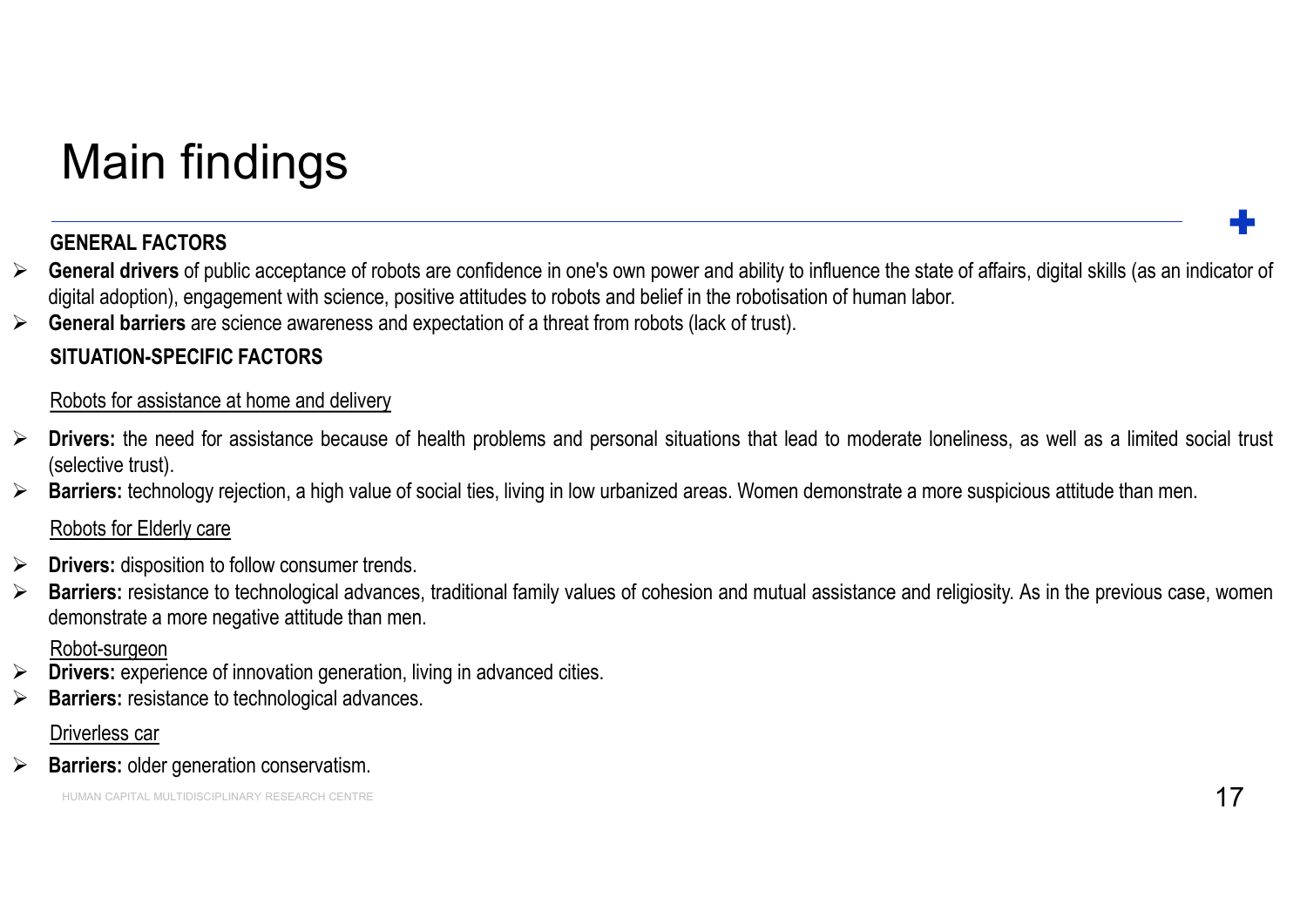## **Conclusion**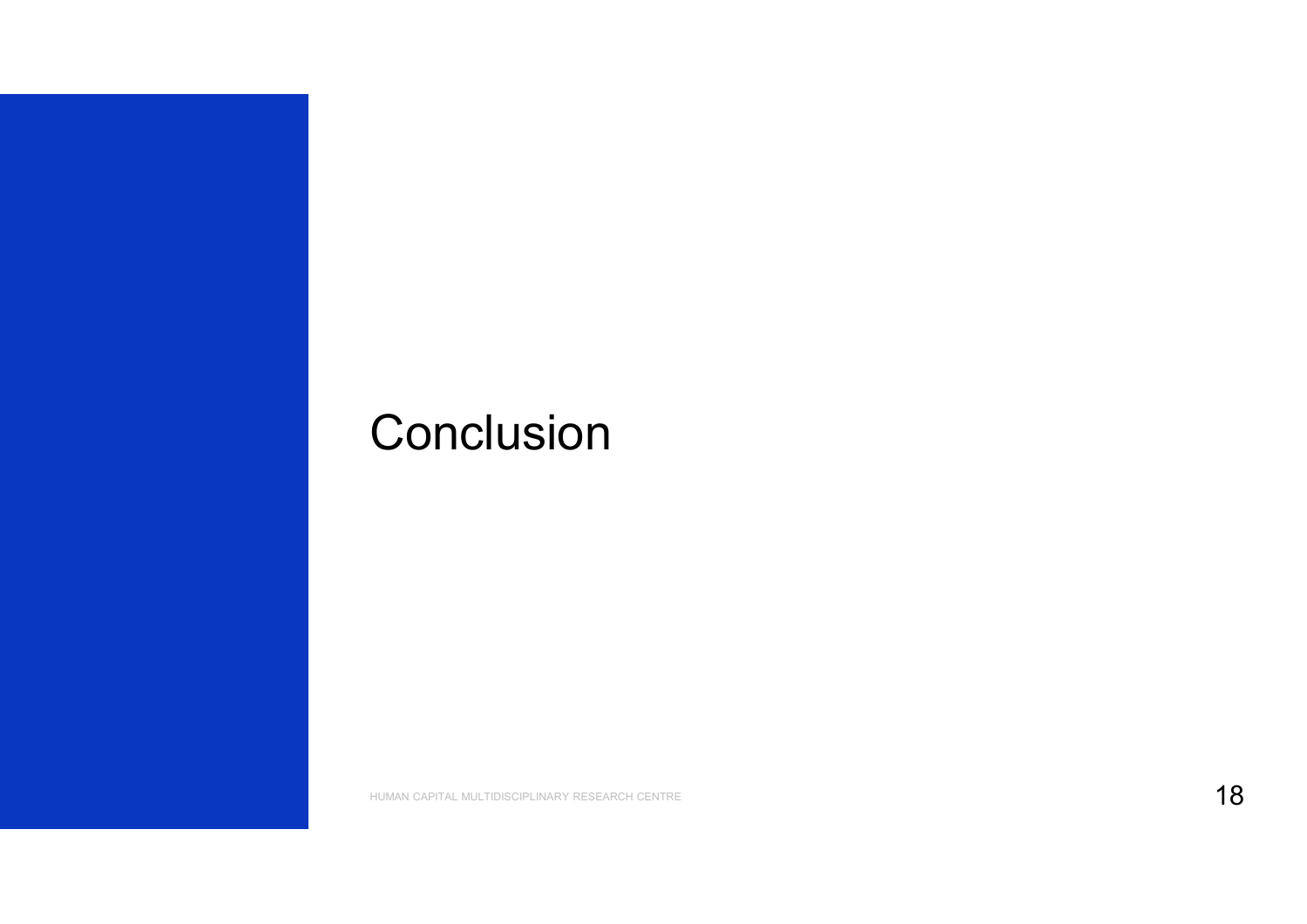## Concluding Remarks

- Concluding Remarks<br>
≻ Technocentrism as characteristic of modern civilization is an important prerequisite in the formation of society's readiness for autonomous technologies.<br>
Active interest in scientific and technologi Concluding Remarks<br>
Technocentrism as characteristic of modern civilization is an important prerequisite in the formation of society's readiness for autonomous technologies.<br>
Active interest in scientific and technological **CONCluding Remarks**<br>
Technocentrism as characteristic of modern civilization is an important prerequisite in the formation of society's readiness for autonomous technologies.<br>
Active interest in scientific and technologic **Concluding Remarks**<br> **Example 18 Concluding Concerne** civilization is an important prerequisite in the fo<br>
Active interest in scientific and technological progress positively influence on public acceptance<br>
the opposite e A<br>
A Technocentrism as characteristic of modern civilization is an important prerequisite in the formation of society's readiness for autonomous technologies.<br>
Active interest in scientific and technological progress pos **Concluding Remarks**<br>
Technocentrism as characteristic of modern civilization is an important prerequisite in the formation of society's readily<br>
Active interest in scientific and technological progress positively influenc <table>\n<tbody>\n<tr>\n<th>Concluding Remarks</th>\n<th>→</th>\n</tr>\n<tr>\n<td>→</td>\n<td>7</td>\n</tr>\n<tr>\n<td>→</td>\n<td>7</td>\n</tr>\n<tr>\n<td>→</td>\n<td>2</td>\n</tr>\n<tr>\n<td>→</td>\n<td>2</td>\n</tr>\n<tr>\n<td>→</td>\n<td>2</td>\n</tr>\n<tr>\n<td>→</td>\n<td>2</td>\n</tr>\n<tr>\n<td>→</td>\n<td>2</td>\n</tr>\n<tr>\n<td>→</td>\n<td>2</td>\n</tr>\n<tr>\n<td>→</td>\n<td>2</td>\n</tr>\n<tr>\n <table>\n<tbody>\n<tr>\n<th>COMCIUGING Kemarks</th>\n</tr>\n<tr>\n<td>→</td>\n<td>7</td>\n</tr>\n<tr>\n<td>7</td>\n<td>7</td>\n</tr>\n<tr>\n<td>7</td>\n<td>7</td>\n</tr>\n<tr>\n<td>8</td>\n<td>7</td>\n</tr>\n<tr>\n<td>9</td>\n<td>1</td>\n</tr>\n<tr>\n<td>10</td>\n<td>1</td>\n</tr>\n<tr>\n<td>11</td>\n<td>2</td>\n</tr>\n<tr>\n<td>12</td>\n<td>3</td>\n</tr>\n<tr>\n<td>23</td>\n<td>4</td>\n</tr>\n<tr>\ mechrocentrism as characteristic of modern civilization is an important prerequisite in the formation of society's readiness for autonomous technologies,<br>Active interest in scientific and technological progress positively
- 
- 
-